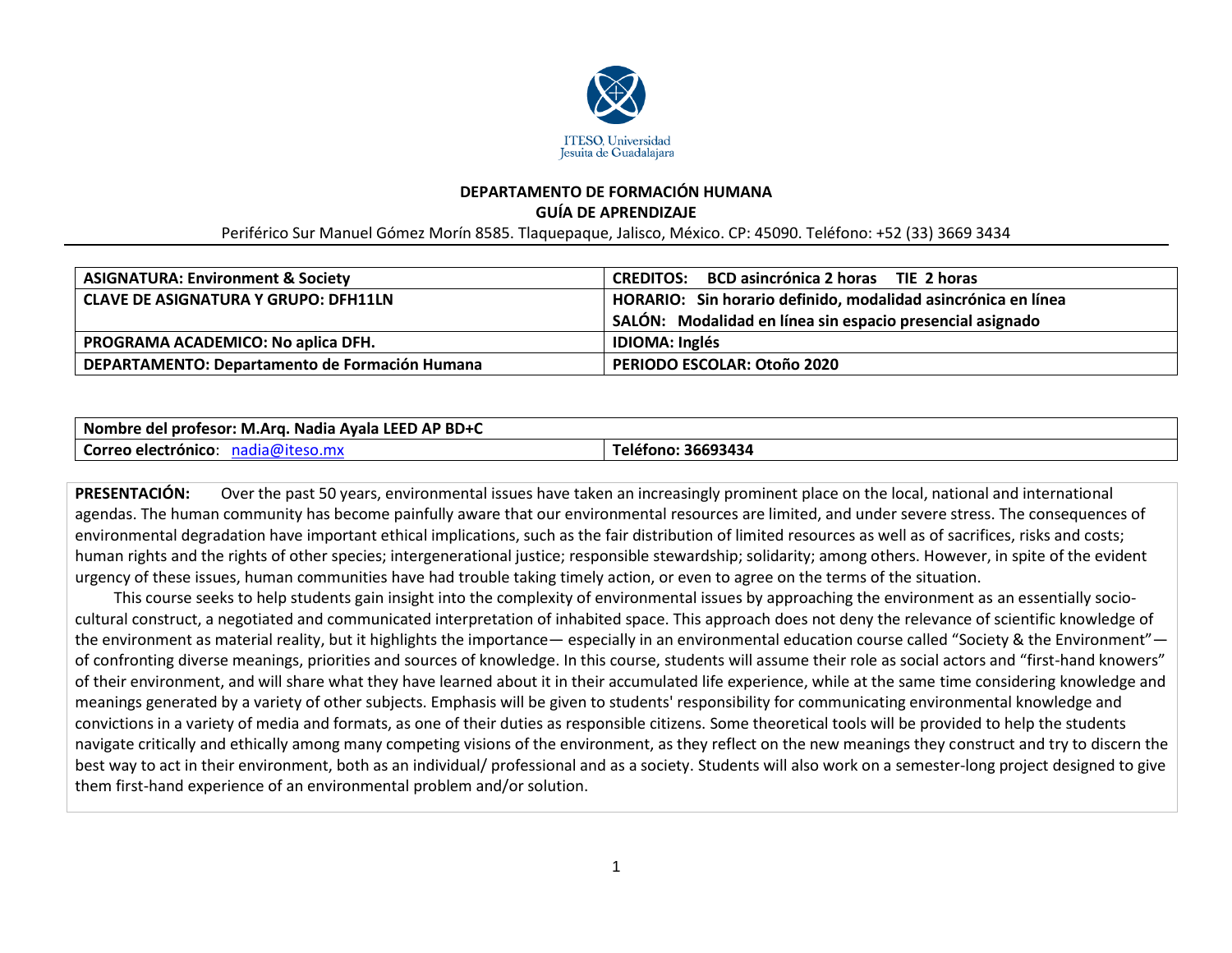### **PROPÓSITO GENERAL:**

Students will understand the complexity and urgency of environmental issues, as well as their inherent conflictive nature, in an interdisciplinary and intersubjective approach, in order to construct a stance for responding both individually and collectively to these issues, with priority given to the most vulnerable people and communities.

## **PROPÓSITOS ESPECÍFICOS:**

After taking this course, students will be able to:

- Understand environmental issues as inherently complex and conflictive, and approach them in an interdisciplinary and inter-subjective way.
- Recognize their own position in environmental issues as citizens, social actors, and future professionals, with an awareness of what these roles entail.
- Apply certain principles of environmental ethics (fairness to present and future generations; sustainability; protection of the most vulnerable, including non-human species; cooperation) in order to take a well-grounded stance and undertake individual and/or collective actions to deal with important environmental issues.

#### **LANGUAGE AND ACADEMIC STANDARDS**

The study materials for this course will be primarily in English. Classroom activities will be conducted in English. This is not a language course, and students' mastery of English will not be explicitly evaluated; however, they should know enough English to handle academic work at a university level, especially in terms of reading and listening comprehension, the ability to participate in oral discussions and formal oral presentations, and university-caliber writing, in which they are expected to meet academic standards regarding organization, presentation, sentence structure, punctuation, originality and explicit acknowledgment of outside sources. Students must have finished and approved the 6<sup>th</sup> level of English in order to be accepted in the class.

The Canvas page will be used extensively, so students must have access to it. They are also responsible for keeping track of their grades by consulting them on Canvas.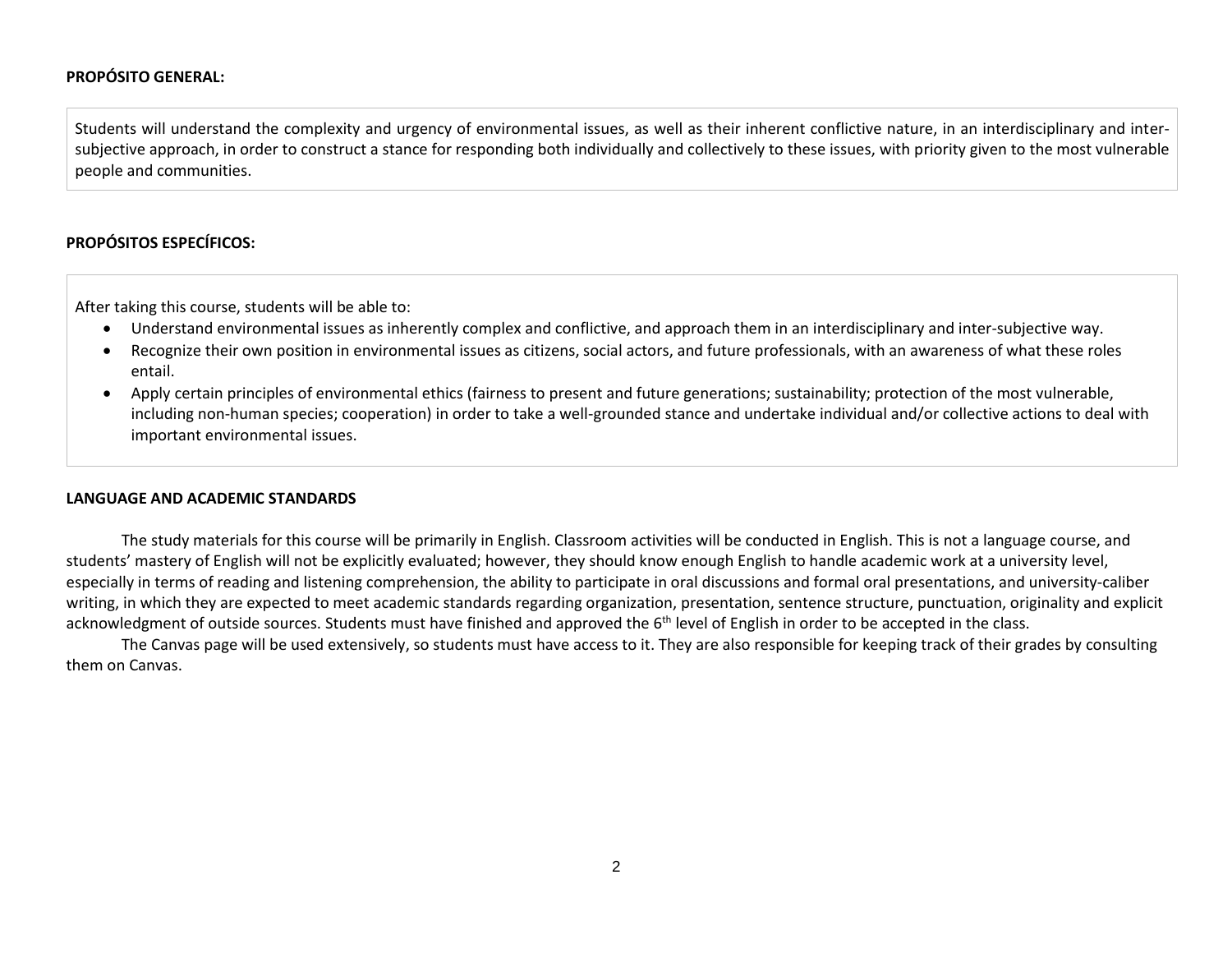### **SITUACIONES DE APRENDIZAJE:**

| Week<br>number | Date                              |                                                          |
|----------------|-----------------------------------|----------------------------------------------------------|
|                |                                   | Work in class                                            |
| $\mathbf{1}$   | August 17th 's week               | WELCOME TO THE COURSE                                    |
| $\overline{2}$ | August 24th's week                | BASIC CONCEPTS ON SUSTAINABILITY AND THE PLANETARY STATE |
| 3              | August 31st's week                | <b>ENERGY</b>                                            |
| 4              | September 7th's week              | <b>ENVIRONMENTAL ISSUES PT 1</b>                         |
| 5              | September 14th's week             | <b>ENVIRONMENTAL ISSUES PT 2</b>                         |
| 6              | September 21st's week             | THE TRAGEDY OF THE COMMONS AND ENVIRONMENTAL FOOTPRINT   |
| $\overline{7}$ | September 28th's week             | LOCAL ENVIRONMENTAL ISSUES AND GROUP CAMPAIGN            |
| 8              | <b>October 5th's week</b>         | <b>WATER</b>                                             |
| 9              | October 12th's week               | <b>DEBATE</b>                                            |
| 10             | October 19th's week               | <b>WASTE</b>                                             |
| 11             | October 26th's week               | <b>GREEN CAMPUS</b>                                      |
| 12             | November 2nd's week               | <b>FOOD AND SUSTAINABILITY</b>                           |
| 13             | November 9th's week               | <b>CONSCIOUS CONSUMPTION</b>                             |
| 14             | November 16 <sup>th</sup> 's week | <b>GREEN DIRECTORY</b><br><b>NGO'S PRESENTATIONS</b>     |
| 15             | November 23rd 's week             | PERSONAL MANIFESTOS PRESENTATION PT1                     |
| 16             | November 30 <sup>th</sup> 's week | PERSONAL MANIFESTOS PRESENTATION PT2                     |

**Important note: even though in this semester the last official day of activities at ITESO is December 7th, this course is asynchronous, which means there are no holiday weeks, thus, we comply with the 16 weeks of effective sessions by November the 30th .**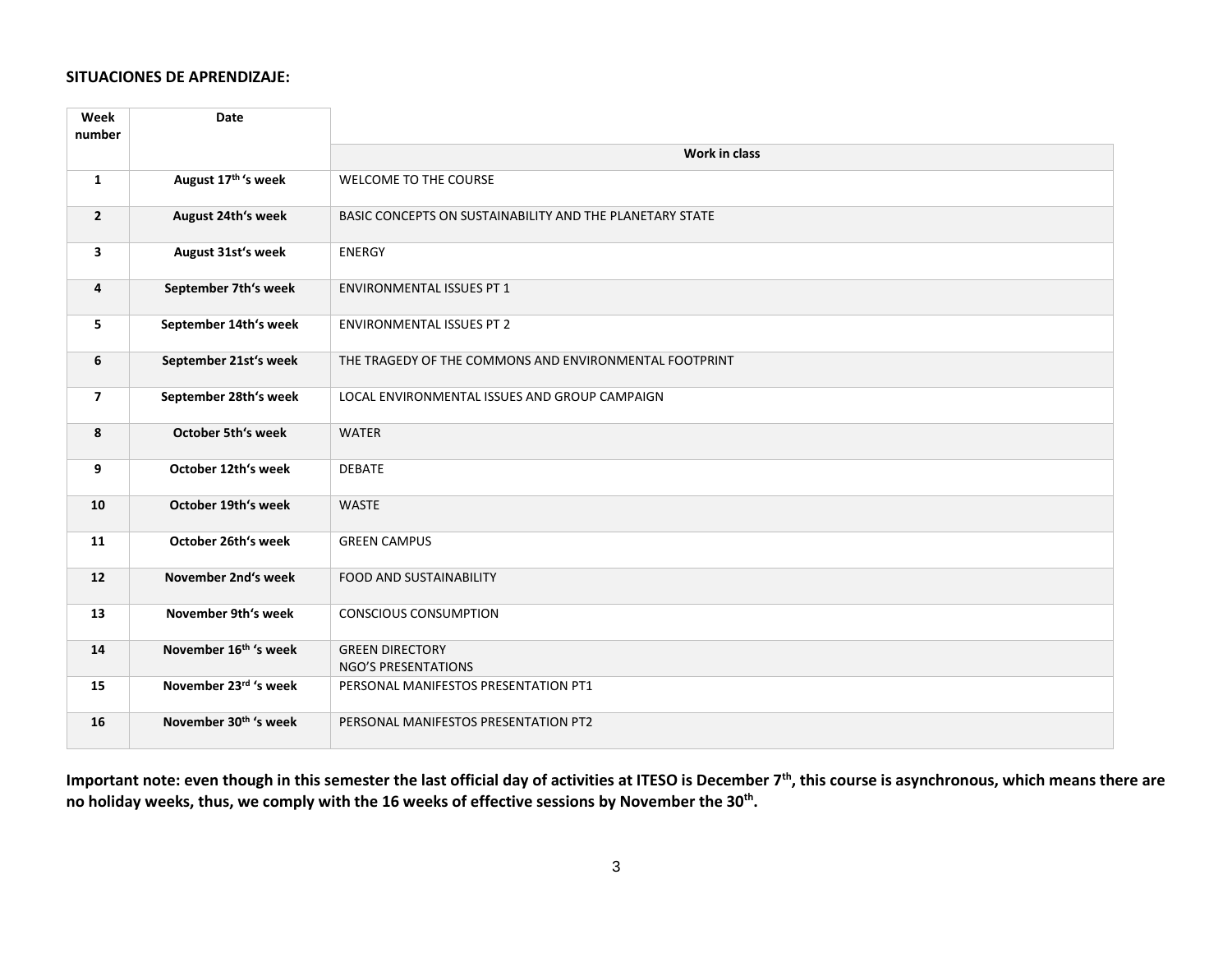# **EVALUACIÓN GLOBAL, CALIFICACIÓN Y ACTIVIDAD DE CIERRE**

| <b>Evaluation criteria</b>             |     |  |
|----------------------------------------|-----|--|
| Participation in class (PC)            | 10% |  |
| Minor assignments (MA)                 | 30% |  |
| Team expositions (TE)                  | 17% |  |
| Documentaries reports or quizzes (DRQ) | 22% |  |
| Campaign (C)                           | 8%  |  |
| Personal manifesto (PM)                | 13% |  |

# **POLÍTICAS UNIVERSITARIAS**

The following ITESO norms apply to this course:

- Students must comply with at least 80% of the class activities in order to pass the course.
- Students are expected to do four hours of work to earn the credits.
- Assignment must be turned in before the deadline posted on the Canvas page.
- Plagiarism will be punished according to the general dispositions of the *Departamento de Formación Humana* (DFH).
- The minimum passing grade is 60 out of 100 points. A grade of 59 is not enough to pass.
- Grades will round up only from 6 and higher. E.g. 96 is 10 while 95 is 9 except under 59.
- This course is considered an *asignatura cursativa*, which means there is no extraordinary exam.

# **REFERENCIAS BIBLIOGRÁFICAS Y TELEMÁTICAS**

### **Selected documentaries**

A.U.M. Films & First Spark Media. (2014). Cowspiracy: The Sustainability Secret.

Cream Productions. (2008). Aftermath: Population Zero. Canada.

David Fedele. (2012). E WASTELAND. Retrieved from https://www.youtube.com/watch?v=yUCoToorc9M

European Environment Agency. (2012). Planet RE:think (fragment). Retrieved from https://www.youtube.com/watch?v=IF9YsVpZnSE

GaiaFoundationVideo. (2012). Seeds of Freedom. Retrieved from https://www.youtube.com/watch?v=C-bK8X2s1kI

homeproject. (2009). HOME. Retrieved from https://www.youtube.com/watch?v=jqxENMKaeCU

Nation Earth. (2005). Earthlings.

Purple Turtle Films. (2008). Blue Gold: World Water Wars.